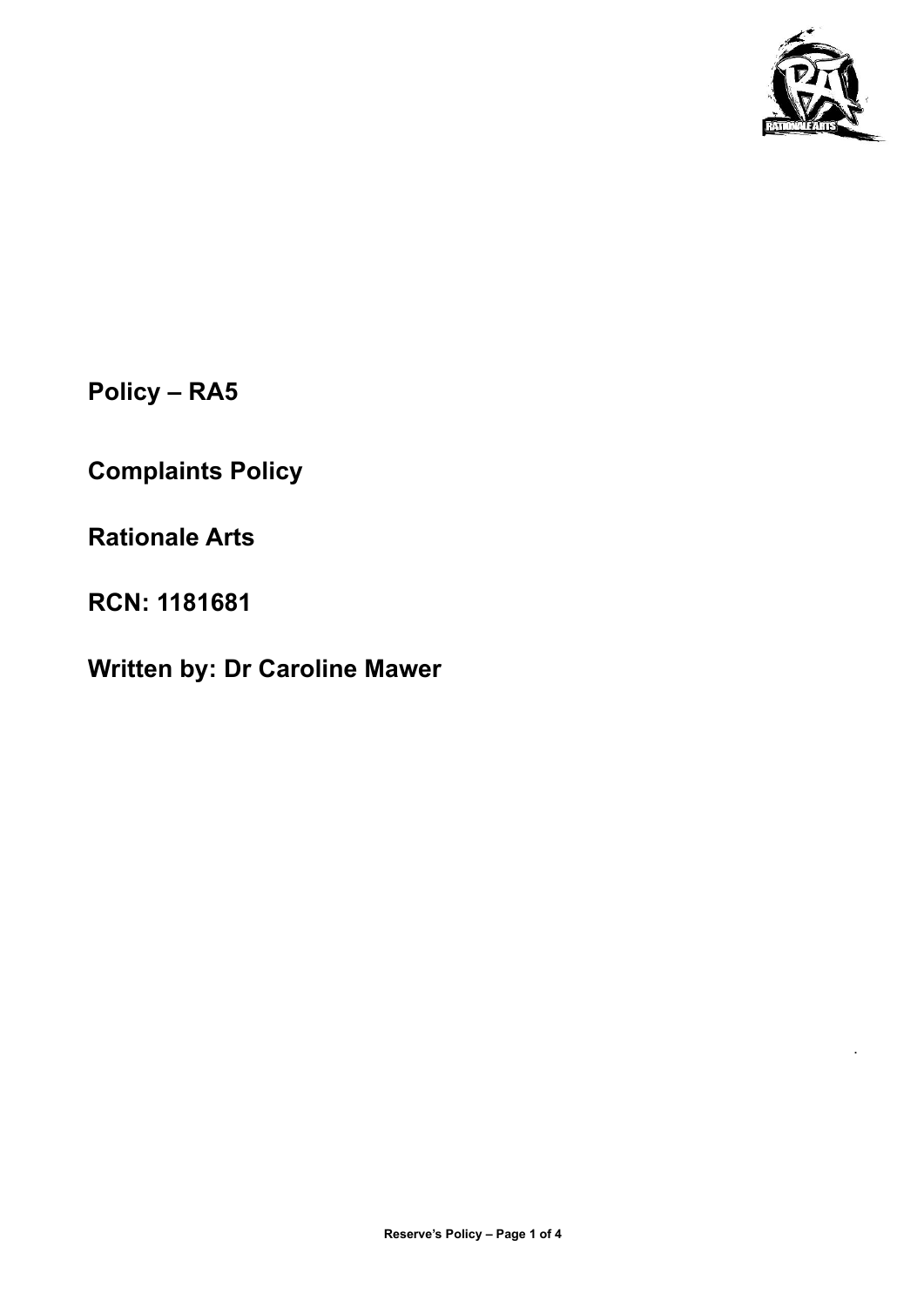

# **1. Introduction**

This policy details how we deal with any complaints: whether they are about service provision; when we have a theatrical or other production; about staff or volunteers; or about fundraising or other management activities.

We define complaints as any expression of dissatisfaction or concern, however made, about actions taken or a lack of action. We regard such communications as **valuable sources of learning and improvement, s**o we treat them all as an opportunity to improve.

We understand our responsibility to investigate and resolve complaints **fairly, proportionately and without undue delay**.

Always, we actively listen to complainants to understand their complaint(s) and the outcome(s) they are seeking.

If it is possible to immediately resolve the issue(s), we will do this.

If immediate resolution is not possible, the formal policies here will be immediately activated.

### **2. Process**

**A named lead for the complaint** will be allocated, depending on the specific circumstances. We try to ensure that complaints are investigated by someone within Rationale Arts who is independent of the events complained about. Where this is not possible, we will consider whether a third party outside of Rationale Arts should be asked to investigate the complaint.

### **Communicating with the complainant**

We will acknowledge receipt of a complaint / activation of the formal complaints policy within 72 hours:

- telling the complainant who the specific lead is for their complaint;
- and sharing written information about the process and timescales that will be followed. Caroline Mawer is usually the complaints lead.

### **Duty of care to our staff and volunteers**

We appreciate our duty of care to our staff and volunteers so, except for in the most exceptional circumstances, members of staff or volunteers will be informed within 72 hours if a complaint has been made about them or actions for which they were responsible:

• Staff and volunteers always have the opportunity to respond to allegations - we will actively listen to their view of what may or may not have happened;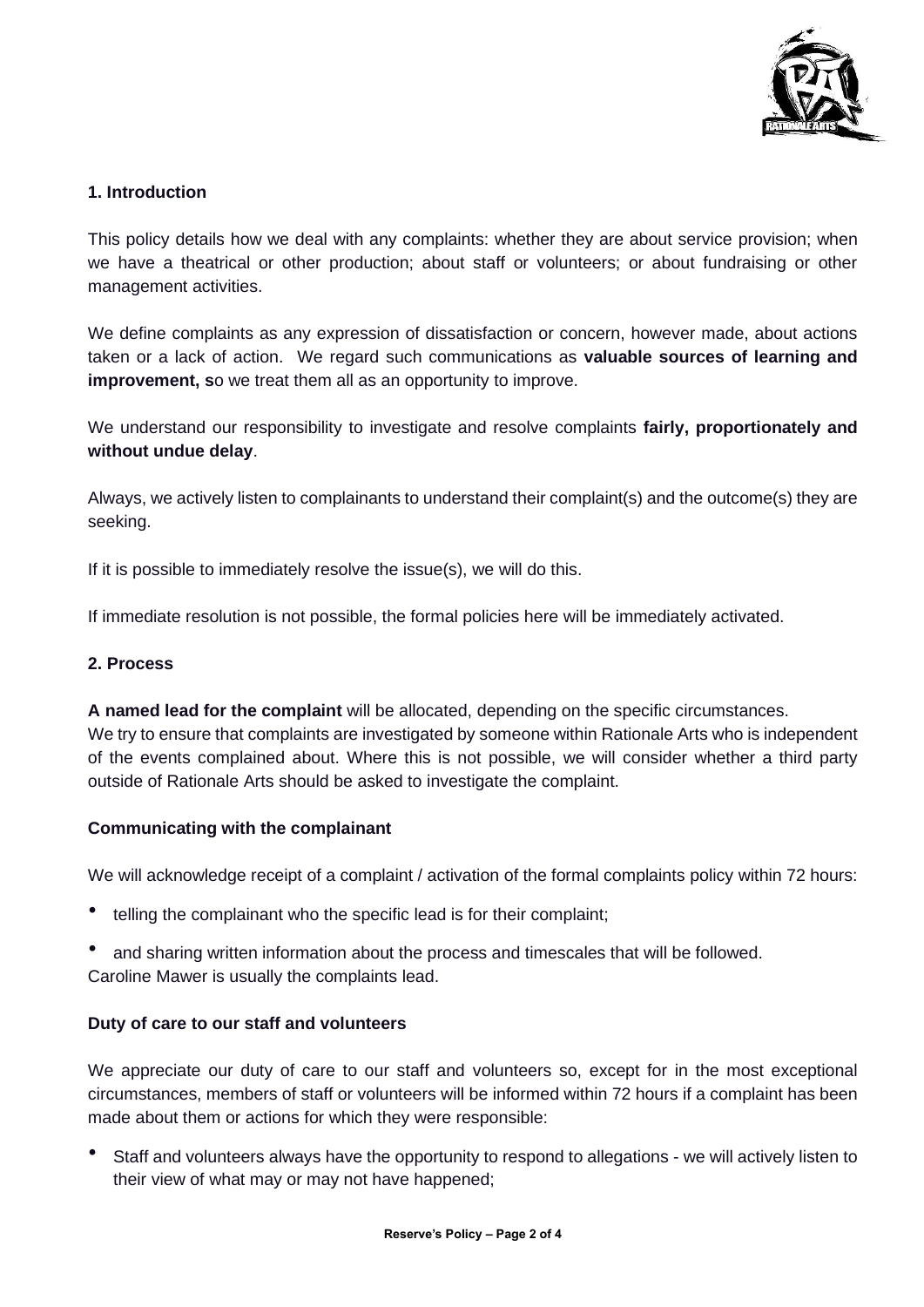

• In the same way as for the complainants, members of staff or volunteers will be told who the specific lead is for the complaint, and be given written information about the process and timescales that will be followed.

# **Investigating complaints fairly and thoroughly**

We take responsibility for the actions of our staff and any others acting on behalf of Rationale Arts. When responding to complaints or other concerns, staff members and volunteers must be respectful and acknowledge the experience of the complainant, whether the complaint is justified or not:

- Staff members or volunteers should start by please taking a slow deep breath. And listening.
- Details of any and all complaints are recorded on the Improvement Opportunity form

Staff members or volunteers will have been trained on what is on the form - so they can listen rather than starting by filling in forms.

But **formal/written** permission is needed to record the complainants contact details - to ensure Rationale Arts continues to be UK GDPR compliant.

### **Reaching decisions**

We will provide clear, evidence-based reasons for our decisions and ensure those decisions are proportionate, appropriate and fair:

- So we will respond explicitly to all the substantive points raised by a complainant and explain why Rationale Arts considers the points are justified or not.
- When responding to a complaint, Rationale Arts will acknowledge if things have gone wrong and take proportionate action to put things right, including apologising where appropriate.
- This will also include telling the complainant about the lessons learnt and any changes made to services, guidance or policy as a result of the complaint.

We aim to agree final outcomes within 4 weeks:

- In very exceptional circumstances, it may not be possible to meet the 4-week time scales. If that is the case, the lead person will ensure the complainant is kept up to date and has the reasons for any delay / the updated timetable.
- If we are unable to resolve the complaint, we will signpost complainants to the Charity Commission.